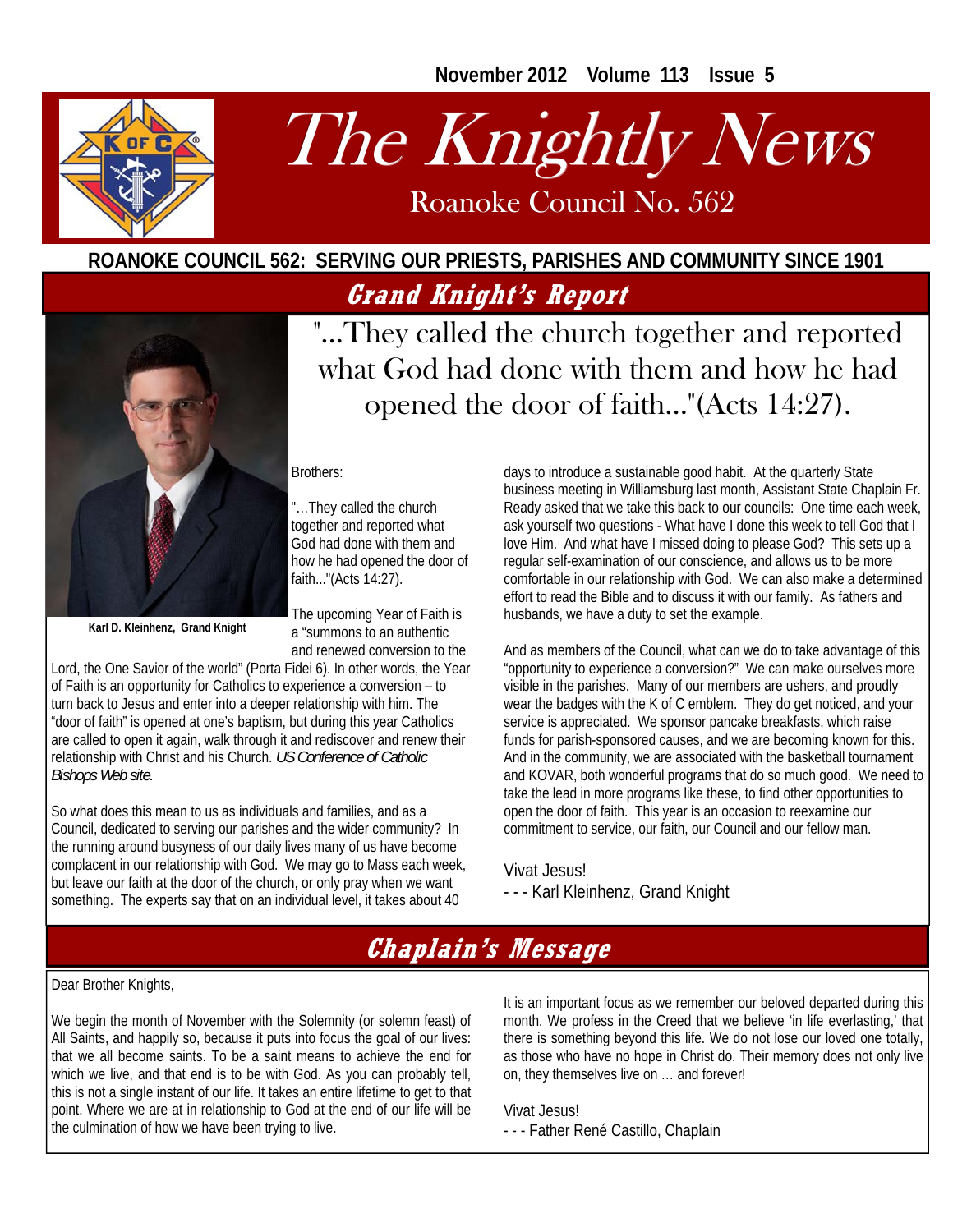### Volume 113, Issue 5 **Page 2**

| <b>Council Officers</b>             |                          |              |
|-------------------------------------|--------------------------|--------------|
| <b>Grand Knight</b>                 | Karl Kleinhenz           | 397-4028     |
| Dep. Grand Knight                   | John Church              | 769-0048     |
| Chaplain                            | Fr. Rene Castillo        | 343-7744     |
| Chancellor                          | Eric Schmucker           | 309-1417     |
| Recorder                            | Stephen Ratliff          | 774-4796     |
| Financial Sec.                      |                          | 774-8482     |
|                                     | Mike Lazzuri             |              |
| Treasurer                           | Val Bernys               | 989-9282     |
| Lecturer                            | Alex Nelson              | 774-5079     |
| Advocate                            | Dave Chopski             | 344-0901     |
| Warden                              | Pat Reidy                | 725-8206     |
| Inside Guard                        | George Cusson            | 977-2944     |
| Outside Guard                       |                          |              |
| Trustee, 3rd Year                   | <b>Bob Canfield</b>      | 774-7554     |
| Trustee, 2nd Year                   | Mike Whelan              | 265-9722     |
| Trustee, 1st Year                   | <b>Dick Sparks</b>       | 563-1387     |
| <b>Committee Chairmen</b>           |                          |              |
| Program Director                    | John Krumpos             | 989-1985     |
| <b>Council Activities</b>           | Eric Schmucker           | 309-147      |
| <b>Community Activities</b>         | Nick Centrone            | 947-5226     |
|                                     | John Church              | 769-0048     |
| <b>Family Activities</b>            | Vacant                   |              |
| <b>Youth Activities</b>             | <b>Bill Partsch</b>      | 772-7120     |
| <b>Church Activities</b>            | Pat Reidy                | 725-8206     |
| Pro Life Activities                 | Tim Heffron              | 904-2746     |
| <b>KOVAR</b>                        | Don Feick                | 774-0187     |
|                                     | John Krumpos             | 960-1825     |
| Newsletter                          | <b>Glen David Waldis</b> | 982-0835     |
| Kitchen                             | Tom Engl                 | 989-3708     |
|                                     | John Church              | 588-7968     |
|                                     | Mike Lazzuri             | 774-8482     |
|                                     | <b>Steve Wirtz</b>       | 520-2885     |
| Basketball Tournament               | Paul Yengst              | 556-8883     |
| <b>KCIC</b>                         | Karl Kleinhenz           | 982-8140     |
|                                     | Joe Devlin               | 206-2622     |
| Pool                                | Jim Donckers             | 345-3902     |
|                                     | Joe Devlin               | 206-2622     |
|                                     | Charlie Aesy             |              |
|                                     | George Cuadrado          | 977-3364     |
|                                     |                          | 989-1758     |
| Membership                          | Dave Chopski             | 344-0901     |
|                                     | <b>Charles Hatcher</b>   | 314-3360     |
|                                     | <b>Steve Wirth</b>       | 520-2885     |
| Home Improvements                   | Paul Yengst              | 556-8883     |
| House                               | Val Bernys               | 989-9282     |
| Club Room                           | Jim Sullivan             | 774-7034     |
| Ceremonials                         | Don Feick                | 774-0187     |
| Canfield Scholarship                | Jim Sullivan             | 774-7034     |
|                                     | Grand Knight             | 397-4028     |
|                                     | <b>Bob Canfield</b>      | 774-7554     |
|                                     | Val Bernys               | 989-9282     |
|                                     | Mike Gibson              | 989-4980     |
| <b>Retention Committee</b>          | <b>Bill DeBerry</b>      | 343-7849     |
|                                     | Steve Talevi             | 989-1302     |
| Historian                           | <b>Bill Howard</b>       | 989-9399     |
| RC School Board Rep.                | Dan Zipfel               | 334-1326     |
| OLN Parish Rep.                     | Don Feick                | 774-0187     |
| St. Elias Parish Rep.               | <b>Jim Donckers</b>      | 345-3902     |
| St. Andrews Parish Rep. Bobby Ellis |                          | 366-5102     |
| Insurance Rep.                      | Ken Bagnasco             | 888-211-9478 |
|                                     |                          |              |

#### **IN CASE OF ILLNESS, NEED OR DEATH, PLEASE NOTIFY ONE OF THE FOLLOWING:**  Grand Knight 982-8140 Chaplain 343-7744<br>Financial Sec. 774-8482 Financial Sec.

**562 COUNCIL HOME**  3136 Harris Street, Roanoke, VA 24015 Mail: PO Box 715, Roanoke, VA 24004 Phone: 540-774-8296 www.kofc562.org Business Meeting - 1st Monday of Month—7:30p.m. Social Meeting - 3rd Monday of Month—6:30p.m.

# **Keep Christ in Christmas**

Yes it's that time once again to start working on those Christmas cards. The Knights of Columbus will again be selling a variety of beautiful Christmas cards that reflect our joy in Christ's birth.

Sadly, it seems that every year the observance of Christmas becomes more and more commercialized, and the true meaning gets lost in the process. By supporting our work to "Keep Christ in Christmas", you will help ensure this meaning is not lost. The funds we raise will support women who choose to give life to their children despite difficult circumstances by helping to purchase an ultrasound machine for the Blue Ridge Women's Center.

In the season when we celebrate the gift God gave us by the "yes" of our Blessed Mother, we can also support and celebrate with the women who echo her "yes" in their own lives. Cards can be purchased in all the parishes after Mass through December. Please help us do God's work of caring for women and children AND keeping Christ in Christmas!

# **Memorial Mass November 19, 2012**

Instead of our monthly members-only social, the Council will be hosting a Mass for our deceased brothers. Fr. Rene will celebrate the Mass which will begin at 6:30 PM. We will be remembering all deceased knights, especially the four we lost over the past year, Sloan Hoopes, Donald Shirey, Mark Seidell and Robert Hunt.

A social with heavy hors d'oeuvres will follow. Please bring your Lady and come celebrate the lives and contributions of our late brothers. (A free-will donation will be accepted from Knights to help defer the cost.

# **Pancake Breakfasts - Thank you!**

I wish to thank all who attended the three parish pancake breakfasts.

This would not have been possible without the help of our generous benefactor, Bob Lewis and parish representatives Don Feick, Bobby Ellis, and Jim Donckers.

Our current Deputy Grand Knight, John Church and Program Director, John Krumpos as well as the other Brother Knights that participated also contributed to the success of the breakfasts in raising over \$2650.00.

Again, thanks to all of you.

Pat Reidy

**Knight of the Month** 

## **Family of the Month**

Pat Reidy **Devin Family** 

# **Happy Birthday Brother Knights!**

Thomas J. Harvey James G. Rowe William J. Seidell James M. George Thomas M. Phillips Thomas M. Mealey Kenneth A. Michalski Ernest L. Del Bueno

Jeff F. Willard Stanley Hammon Puckett Timothy M. Beirne Joseph L. Devlin Christopher E. Sheets Randy E. Holman Timothy A. Flagg Joseph M. Nieves

Charles R. Aesy Joseph M. Harrilla Daniel A. Rowe Frank J. Haranzo Jeffrey A. McInnis William K. Henderson

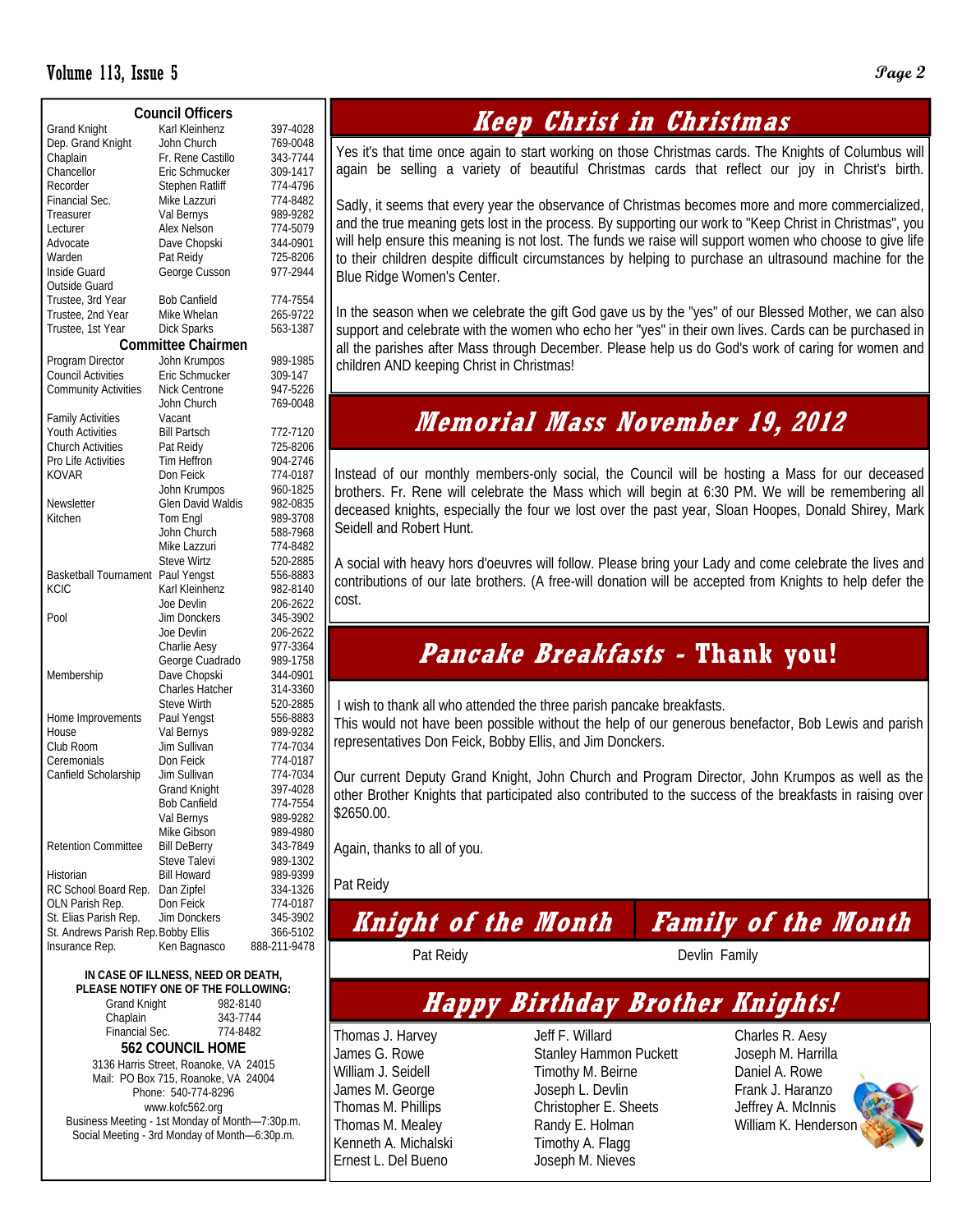# **KOVAR Korner**

At the Roanoke Council #562 October business meeting, our Chaplain Fr. Rene Castillo was presented with a KOVAR plaque. The plaque named Fr. Rene as the honoree for a KOVAR Grant in the amount of \$14,944 to Church Street Housing for the purchase of 38 different items to help furnish a newly constructed home at 50 West Church Street in Rocky Mount, VA.

The items purchased included bedroom furniture like chests, night stands, beds and mattresses. Also included were dining room furniture which included a table and 8 chairs, a side table and a hutch as well as upholstered sofas, loveseats and chairs for the living area. All the furniture is from a manufacturer who provides high quality products designed hold up under unusual conditions. Fr. Rene was selected as the honoree in recognition of his years of service to the Knights of Columbus as Chaplain for Roanoke Council #562 and Fr. Maurice McDonald Council #13046 as well as his service as Faithfull Friar for Roanoke Assembly #1167.

This new home houses 6 men who have Intellectual Disabilities and includes an office for the residence manager. It has a modern kitchen with an open dining and living room area. Each resident has his own room which has been decorated with personal pictures and items from his parents home. Large porches provide an opportunity to be "outside" in good weather. A laundry room enables the men to keep their clothes clean. A handicapped accessible shower room ensures that the home will not be a problem for any resident.

The day after the presentation, Fr. Rene and KOVAR Board Member Don Feick toured the home. Rosalyn Walter, widow of Council #562 member and former KOVAR Board Member Ray Walter, accompanied Fr. Rene and Brother Feick. The guests were greeted by Greg Walter, Rosalyn's son, who is one of the proud residents of the new home. Greg and David, another resident of the home, gave the visitors the grand tour of the home. Greg was particularly proud of his new chest of drawers and night stand which were purchased through the grant.

On behalf of Greg Walter and his "family" who reside in the new home, Rosalyn expressed her thanks to all the wonderful Knights in Virginia who worked to raise the funds which made this grant possible. Over \$13,000,000 has been raised to date, every penny of which has gone to benefit God's Special People! Standing in front of a Kroger or a Wal-Mart handing out Tootsie Rolls enables these wonderful people like Greg Walter and his friend David to have "a life like ours"!

Thank you, my brother Knights!!!

# **KOVAR**

2013 dues notices will be mailed soon. Among the options you will be offered on that notice is to donate to the Council's KOVAR efforts. Be generous when you make your contribution. This year, 62 Knights and friends raised over \$4300, which is over \$63 per volunteer

# **Roanoke Area Ministries Cookbook Fundraiser**

RAM House has published a 25th Anniversary Cookbook to benefit the 365 day a year noontime hot meal program for people in need. ORDER TO-DAY! Features include: 300 fantastic recipes – Appetizers to Main Course Meals – with lots of Sweet and Healthy Choices in between. Hardcover, 3 ring binder, easel stand for easy reading while cooking… Special Roanoke Stars section: Recipes from area celebrities… Roanoke City Mayor Bowers, Head Coaches: Virginia Tech's Frank Beamer, UVA's Mike London, Roanoke College's Page Moir, Radio and TV personalities and more! All sales proceeds go directly to RAM Homeless Day Shelter for food needs. Cost per book: \$20 (SHIPPING NOT INCLUDED)

Cookbooks are available after November 13, 2012: RAM HOUSE, 824 Campbell Ave, SW, Roanoke, VA – 24016 (7 days a week – 8:30 to 3:30) OR call 540. 345.8850 (RAM administrative office).

Also for sale at The Roanoke Stocked Market (Roanoke Times Booth,) Roanoke Civic Center (Nov. 9-11) Call Geralynn Slough Trellue, Resource Development Manager, if you have any questions or need books to sell at your church, business, or organization. Office (540) 777.3681 – geralynnram@ntelos.net

# **Fourth Degree News**

First, I would like to thank the Assembly for electing me as Faithful Navigator.

I am both humbled and honored to serve. I look forward to a Great year, and please let me know if you have any new ideas to pursue.

Our installation of officer's ceremony was held Sept. 23rd at the Christiansburg assembly hall. The ceremony was presided over by Worthy PSD, Mike Lazzuri.

It was a nice ceremony and wonderful fraternal "Pot Luck" meal that followed.

Our next event is the Veterans Day parade to be held in Roanoke, Va. The date is November 10th, and the parade kicks off at 11:00 AM. Other than Doug Jessee, who will need to report no later than 9:30 AM to the gathering area, members marching should arrive no later than 10:30 AM. We recommend that Knights park in the garage at the corner of Williamson and Franklin and take the shuttle bus to the assembly area. The parade route ends about 2 blocks away from the garage. All Worthy Sir Knights please contact Faithful Pilot/Color Corp Commander, Doug Jessee for any questions at

Cell # 1-803-412-1380 or Email = HDJ911@aol.com.

An exemplification was held in Richmond on October 27<sup>th</sup> at the Kroger Center. We had Five 3rd degree candidates; Tom, Boylan, John Church, Paul Miller, Gerald Philpott, and Steve Wirth.

Vivat Jesus, Dan McBride, Faithful Navigator

# **Like Winter Waiting**

Our Lady of Nazareth and Logos Theatricus Productions, Inc. present the Advent musical play, *"Like Winter Waiting"* written by Saint Louis Jesuit priest John Foley, at Our Lady of Nazareth Catholic Church, Friday, November 30 at 7:30pm and Saturday December 1 at 2:00pm and 7:30pm and Sunday, December 2 at 3 pm. **\*Admission:** Free with donations to help support the Blue Ridge Women's Center